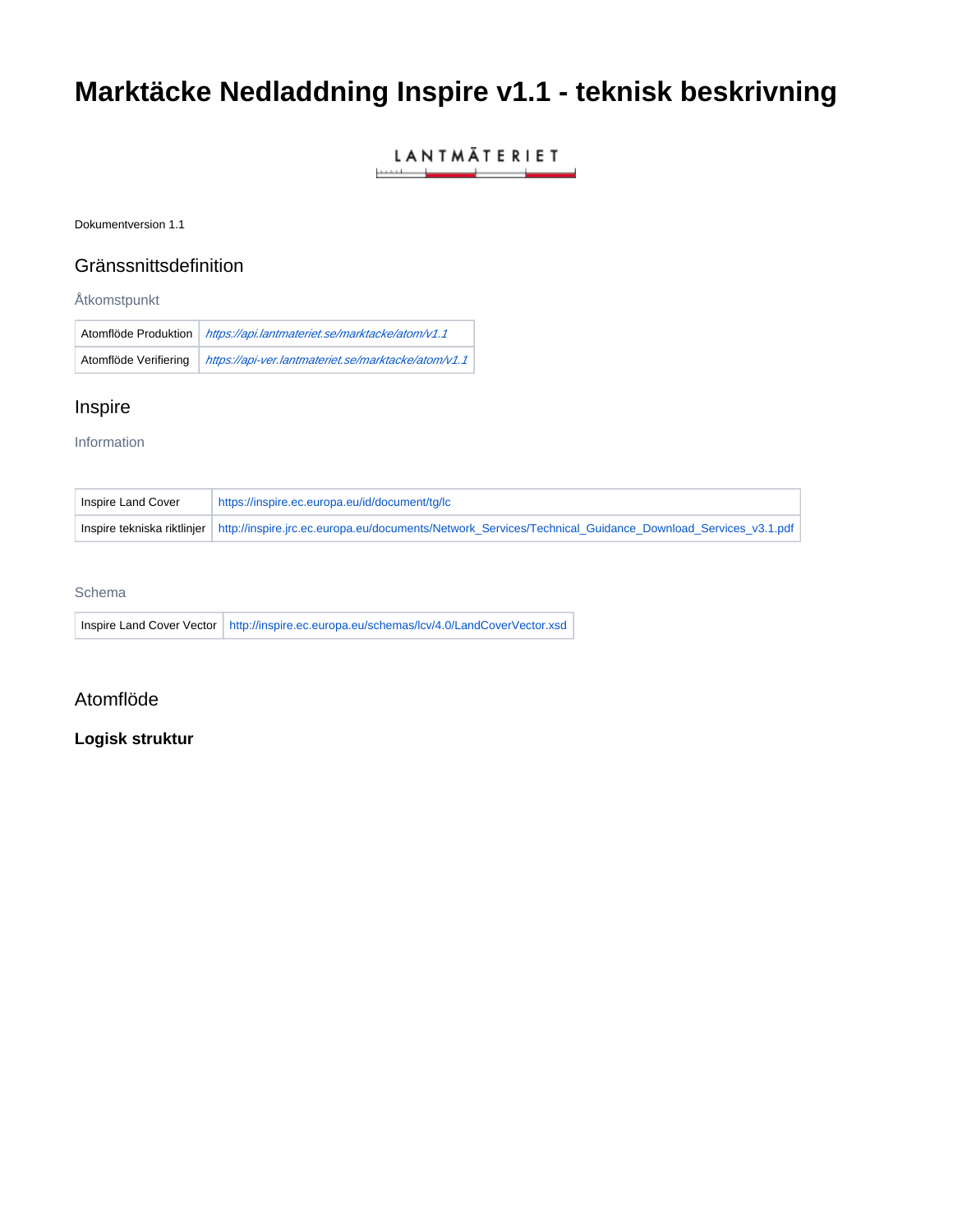

# **Exempel**

Atomflöde för tema, Inspire Land Cover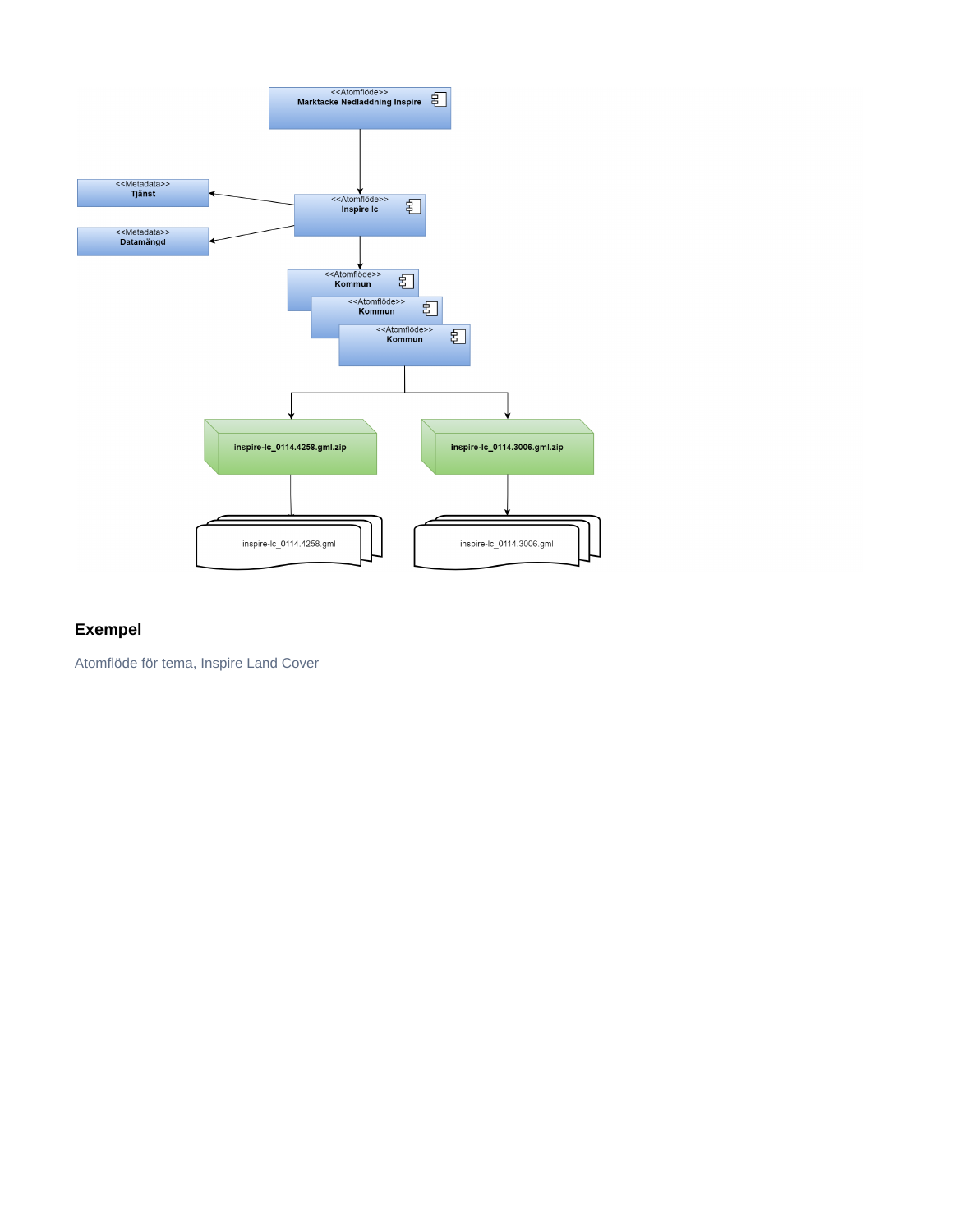#### **Exempel**

```
<?xml version="1.0" encoding="UTF-8"?>
<feed xmlns:georss="http://www.georss.org/georss" xmlns="http://www.w3.org/2005/Atom" xmlns:inspire_dls="
http://inspire.ec.europa.eu/schemas/inspire_dls/1.0" xml:lang="sv">
    <id>https://api.lantmateriet.se/marktacke/atom/v1.1/inspire/lc</id>
    <title>Inspire Land Cover</title>
    <subtitle>Fördefinierade datamängder för Inspire Land Cover</subtitle>
    <updated>2021-09-20T22:38:07+02:00</updated>
     <link href="https://api.lantmateriet.se/marktacke/atom/v1.1/inspire/lc" rel="self" type="application
/atom+xml" hreflang="sv" title="Detta dokument"/>
    <link href="https://www.geodata.se/geodataportalen/srv/swe/csw-inspire?
request=GetRecordById&service=CSW&version=2.0.2&elementSetName=full&id=675a56b5-ac77-4eb0-980c-
ecd4b0b7e462&outputSchema=csw:IsoRecord" rel="describedby" type="application/xml" hreflang="sv" title="
Metadata, nedladdningstjänst för Inspire Land Cover"/>
     <link href="https://www.geodata.se/geodataportalen/GetMetaDataById?id=675a56b5-ac77-4eb0-980c-ecd4b0b7e462" 
rel="describedby" type="text/html" hreflang="sv" title="Metadata, nedladdningstjänst för Inspire Land Cover 
(HTMT.)"/>
     <link href="https://www.geodata.se/geodataportalen/opensearch/swe/675a56b5-ac77-4eb0-980c-ecd4b0b7e462
/OpenSearchDescription.xml" rel="search" type="application/opensearchdescription+xml" hreflang="sv" title="
Opensearch-dokument för Inspireanpassad nedladdningstjänst"/>
    <rights>Produkten omfattas av upphovsrätt. Avtal för användning krävs, avgifter för användning tas ut.<
/rights>
    <author>
        <name>Geodatasupport</name>
        <email>geodatasupport@lm.se</email>
    </author>
     <entry>
         <id>https://api.lantmateriet.se/marktacke/atom/v1.1/inspire/lc/0114</id>
         <title>Inspire Land Cover, Upplands väsby (0114)</title>
        <summary>Fördefinierad datamängd Inspire Land Cover, Upplands väsby (0114)</summary>
        <updated>2021-09-20T22:15:15+02:00</updated>
        <inspire_dls:spatial_dataset_identifier_code>a9a1a87d-4088-4456-9a1e-9502541ddbd8</inspire_dls:
spatial_dataset_identifier_code>
        <inspire_dls:spatial_dataset_identifier_namespace>SE.LM.LC.0114</inspire_dls:
spatial_dataset_identifier_namespace>
        <link href="https://api.lantmateriet.se/marktacke/atom/v1.1/inspire/lc/0114" rel="alternate" type="
application/atom+xml" hreflang="sv" title="Inspire Land Cover, Upplands väsby (0114)"/>
        <link href="https://www.geodata.se/geodataportalen/srv/swe/csw-inspire?
request=GetRecordById&service=CSW&version=2.0.2&elementSetName=full&id=3542ba2c-db3e-409b-b357-
723864763373&outputSchema=csw:IsoRecord" rel="describedby" type="application/xml" hreflang="sv" title="Metadata 
för datamängden Inspire Land Cover"/>
        <link href="https://www.geodata.se/geodataportalen/GetMetaDataById?id=3542ba2c-db3e-409b-b357-
723864763373" rel="describedby" type="text/html" hreflang="sv" title="Metadata för datamängden Inspire Land 
Cover (HTML)"/>
        <category term="http://www.opengis.net/def/crs/EPSG/0/3006" label="SWEREF99 TM"/>
        <category term="http://www.opengis.net/def/crs/EPSG/0/4258" label="ETRS89"/>
        <georss:polygon>17.79925316168656 59.45731699948007 17.79925316168656 59.57555678533095 
18.014525475869632 59.57555678533095 18.014525475869632 59.45731699948007 17.79925316168656 59.45731699948007<
/georss:polygon>
    </entry>
</feed>
```
Atomflöde för datamängd (Upplands Väsby kommun), Inspire Land Cover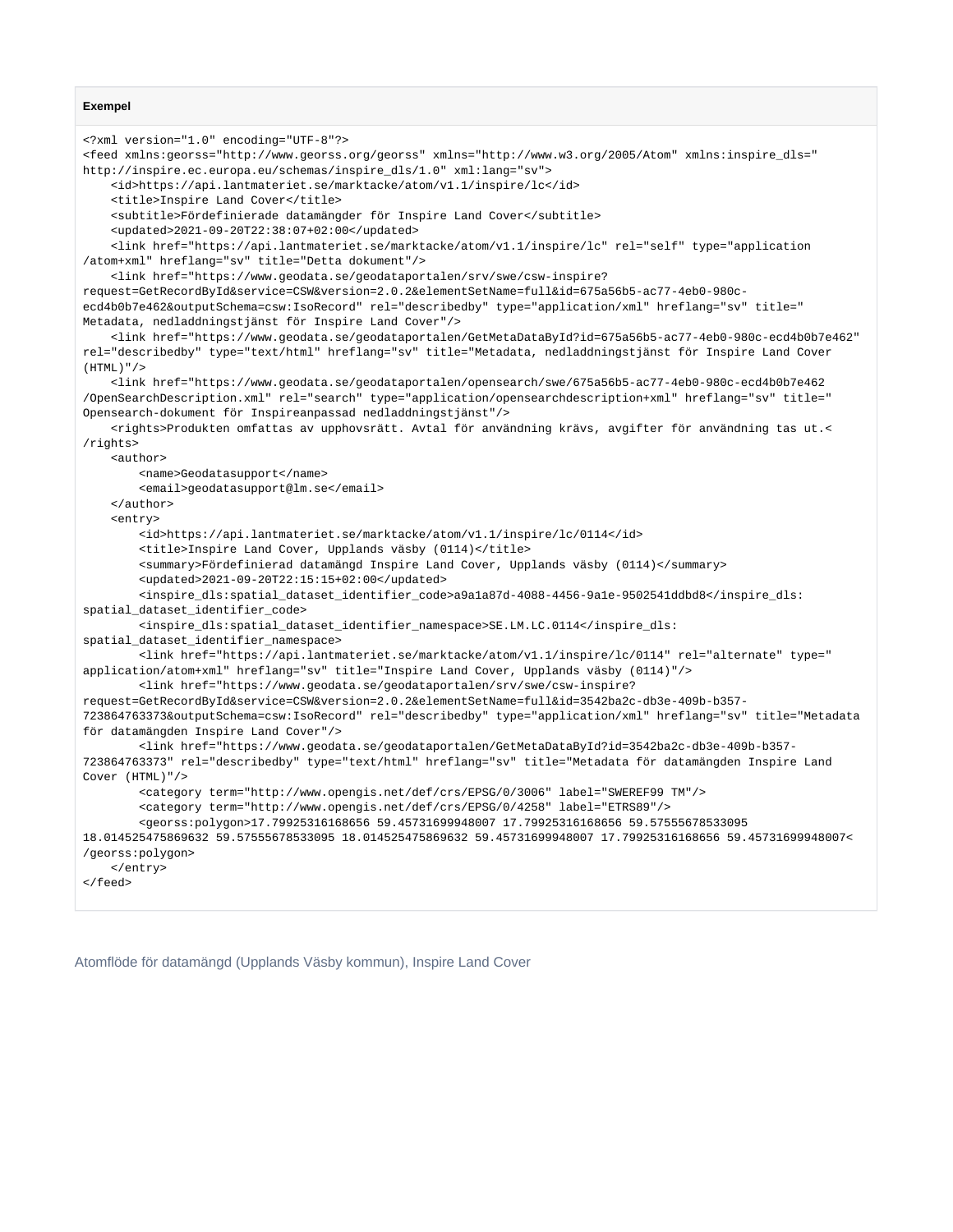#### **Exempel**

```
<?xml version="1.0" encoding="UTF-8"?>
<feed xmlns:georss="http://www.georss.org/georss" xmlns="http://www.w3.org/2005/Atom" xmlns:inspire_dls="
http://inspire.ec.europa.eu/schemas/inspire_dls/1.0" xml:lang="sv">
    <id>https://api.lantmateriet.se/marktacke/atom/v1.1/inspire/lc/0114</id>
    <title>Fördefinierad datamängd Inspire Land Cover, Upplands väsby (0114)</title>
    <subtitle>Fördefinierad datamängd i olika referenssystem och format</subtitle>
     <updated>2021-09-20T22:15:15+02:00</updated>
     <link href="https://api.lantmateriet.se/marktacke/atom/v1.1/inspire/lc/0114" rel="self" type="application
/atom+xml" hreflang="sv" title="Detta dokument"/>
    <link href="https://api.lantmateriet.se/marktacke/atom/v1.1/inspire/lc" rel="up" type="application
/atom+xml" hreflang="sv" title="Inspire Land Cover"/>
     <link href="http://inspire.ec.europa.eu/featureconcept/LandCoverUnit/" rel="describedby" type="text/html" 
title="Featurtype Land Cover Unit"/>
     <link href="http://inspire.ec.europa.eu/featureconcept/LandCoverDataset/" rel="describedby" type="text
/html" title="Featurtype Land Cover Data set"/>
    <rights>Produkten omfattas av upphovsrätt. Avtal för användning krävs, avgifter för användning tas ut.<
/rights>
    <author>
        <name>Geodatasupport</name>
        <email>geodatasupport@lm.se</email>
     </author>
     <entry>
        <id>https://api.lantmateriet.se/marktacke/atom/v1.1/inspire/lc/0114/dataset?srs=3006&format=application
/zip</id>
         <title>Inspire Land Cover, Upplands väsby (0114) [EPSG:3006, GML]</title>
         <updated>2021-09-20T20:40:39+02:00</updated>
         <link href="https://api.lantmateriet.se/marktacke/atom/v1.1/inspire/lc/0114/dataset?
srs=3006&format=application/zip" rel="alternate" type="application/zip" hreflang="sv" title="inspire-lc_0114.
3006.gml.zip" length="901242"/>
        <category term="http://www.opengis.net/def/crs/EPSG/0/3006" label="SWEREF99 TM"/>
     </entry>
    <entry>
        <id>https://api.lantmateriet.se/marktacke/atom/v1.1/inspire/lc/0114/dataset?srs=4258&format=application
/zip</id>
         <title>Inspire Land Cover, Upplands väsby (0114) [EPSG:4258, GML]</title>
        <updated>2021-09-20T22:15:15+02:00</updated>
        <link href="https://api.lantmateriet.se/marktacke/atom/v1.1/inspire/lc/0114/dataset?
srs=4258&format=application/zip" rel="alternate" type="application/zip" hreflang="sv" title="inspire-lc_0114.
4258.gml.zip" length="1439734"/>
         <category term="http://www.opengis.net/def/crs/EPSG/0/4258" label="ETRS89"/>
     </entry>
</feed>
```
#### Datamängd GML (Upplands Väsby kommun), Inspire Land Cover

#### **Exempel**

```
<?xml version="1.0" encoding="UTF-8"?>
<wfs:FeatureCollection xmlns:lcv="http://inspire.ec.europa.eu/schemas/lcv/4.0" xmlns:base="http://inspire.ec.
europa.eu/schemas/base/3.3" xmlns:gml="http://www.opengis.net/gml/3.2" xmlns:xsi="http://www.w3.org/2001
/XMLSchema-instance" xmlns:wfs="http://www.opengis.net/wfs/2.0" xsi:schemaLocation="http://www.opengis.net/wfs
/2.0 http://schemas.opengis.net/wfs/2.0/wfs.xsd http://www.opengis.net/gml/3.2 http://schemas.opengis.net/gml/3.
2.1/gml.xsd" timeStamp="2021-09-20T22:15:13.09690125+02:00" numberMatched="1285" numberReturned="1285">
         <wfs:boundedBy>
                 <gml:Envelope srsName="http://www.opengis.net/def/crs/EPSG/0/4258">
                         <gml:lowerCorner>59.458 17.810</gml:lowerCorner>
                         <gml:upperCorner>59.571 18.015</gml:upperCorner>
                 </gml:Envelope>
         </wfs:boundedBy>
         <wfs:member>
                 <lcv:LandCoverDataset gml:id="SE.LM.LC.LCD.2acca0b24242ef21be547773717a7af3" srsName="
http://www.opengis.net/def/crs/EPSG/0/4258" srsDimension="2">
                         <lcv:inspireId>
                                 <base:Identifier>
                                         <base:localId>LandCoverClassValue</base:localId>
```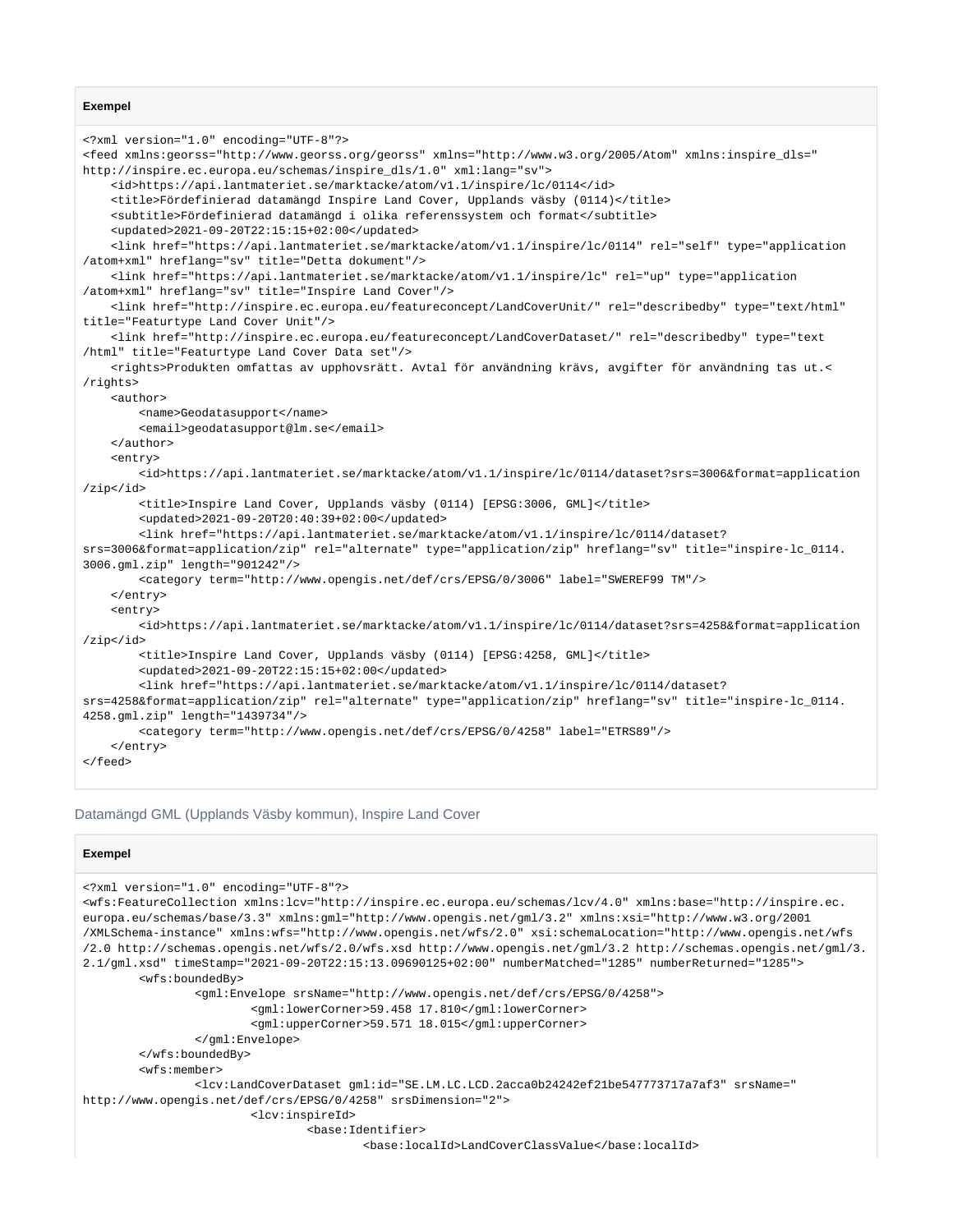```
 <base:namespace>SE.LM.LC.LCD</base:namespace>
                                  </base:Identifier>
                          </lcv:inspireId>
                          <lcv:geometry>
                                  <gml:Polygon>
                                          <gml:exterior>
                                                  <gml:LinearRing>
                                                           <gml:posList>
                                                                   59.458154972401815 17.810222197241746 
59.57140603193377 17.810222197241746 59.57140603193377 18.01452547585812 59.458154972401815 18.01452547585812 
59.458154972401815 17.810222197241746
                                                           </gml:posList>
                                                  </gml:LinearRing>
                                          </gml:exterior>
                                  </gml:Polygon>
                          </lcv:geometry>
                          <lcv:name>SE_LandCoverDataset</lcv:name>
                          <lcv:nomenclatureDocumentation>
                                  <lcn:LandCoverNomenclature xmlns:lcn="http://inspire.ec.europa.eu/schemas/lcn/4.
0" <lcn:nomenclatureCodeList>
                                                  http://inspire.ec.europa.eu/codelist/LandCoverClassValue
                                          </lcn:nomenclatureCodeList>
                                          <lcn:responsibleParty>
                                                  <base2:RelatedParty xmlns:base2="http://inspire.ec.europa.eu
/schemas/base2/2.0">
                                                           <base2:organisationName>
                                                                   <gco:CharacterString xmlns:gco="http://www.
isotc211.org/2005/gco">Lantmäteriet</gco:CharacterString>
                                                           </base2:organisationName>
                                                  </base2:RelatedParty>
                                          </lcn:responsibleParty>
                                          <lcn:externalDescription>https://lantmateriet.se/svegeo
/MarktäckeBeskrivning/index.htm</lcn:externalDescription>
                                  </lcn:LandCoverNomenclature>
                          </lcv:nomenclatureDocumentation>
                          <lcv:member xmlns:xlink="http://www.w3.org/1999/xlink" xlink:href="#SE.LM.LC.LCU.
0025b8f1-ec70-4eee-9d01-1fbec6543051"/>
                          <lcv:member xmlns:xlink="http://www.w3.org/1999/xlink" xlink:href="#SE.LM.LC.LCU.
0c4ee4d1-0743-4bcb-bd27-5458b4b14968"/>
                 </lcv:LandCoverDataset>
         </wfs:member>
         <wfs:member>
                 <lcv:LandCoverUnit gml:id="SE.LM.LC.LCU.0025b8f1-ec70-4eee-9d01-1fbec6543051" srsName="
http://www.opengis.net/def/crs/EPSG/0/4258" srsDimension="2">
                         <lcv:inspireId>
                                  <base:Identifier>
                                          <base:localId>0025b8f1-ec70-4eee-9d01-1fbec6543051</base:localId>
                                          <base:namespace>SE.LM.LC.LCU</base:namespace>
                                  </base:Identifier>
                          </lcv:inspireId>
                          <lcv:beginLifespanVersion>2014-10-17T18:13:07+02:00</lcv:beginLifespanVersion>
                          <lcv:endLifespanVersion xsi:nil="true" nilReason="other:unpopulated"/>
                          <lcv:geometry>
                                  <gml:Surface gml:id="id-f2887de7-70f3-4058-a3b3-9f1221f5f435-0" srsName="
http://www.opengis.net/def/crs/EPSG/0/4258" srsDimension="2">
                                          <gml:patches>
                                                  <gml:PolygonPatch>
                                                           <gml:exterior>
                                                                   <gml:LinearRing>
                                                                           <gml:posList>59.51298070077925 
17.902997747810545 59.51298474121246 17.902745815271587 59.51300840297962 17.90268054076338 59.5131517555985 
17.90267458409294 59.51333675805503 17.902656401938522 59.513422547856415 17.902713636831034 59.51343848711169 
17.903130022115555 59.51345256245482 17.903427593513854 59.513449588729095 17.903612841909734 59.51344368352172 
17.903745998837515 59.51340166520383 17.903780468732492 59.513288453885636 17.90378827056302 59.51311498763312 
17.903792339694288 59.51295716785642 17.903760290031563 59.512917175259076 17.903668785047277 59.51290496346962 
17.90349001294706 59.51293357301443 17.903350872134816 59.51296996869675 17.903197354715907 59.51298070077925 
17.902997747810545</gml:posList>
                                                                   </gml:LinearRing>
                                                           </gml:exterior>
```
</gml:PolygonPatch>